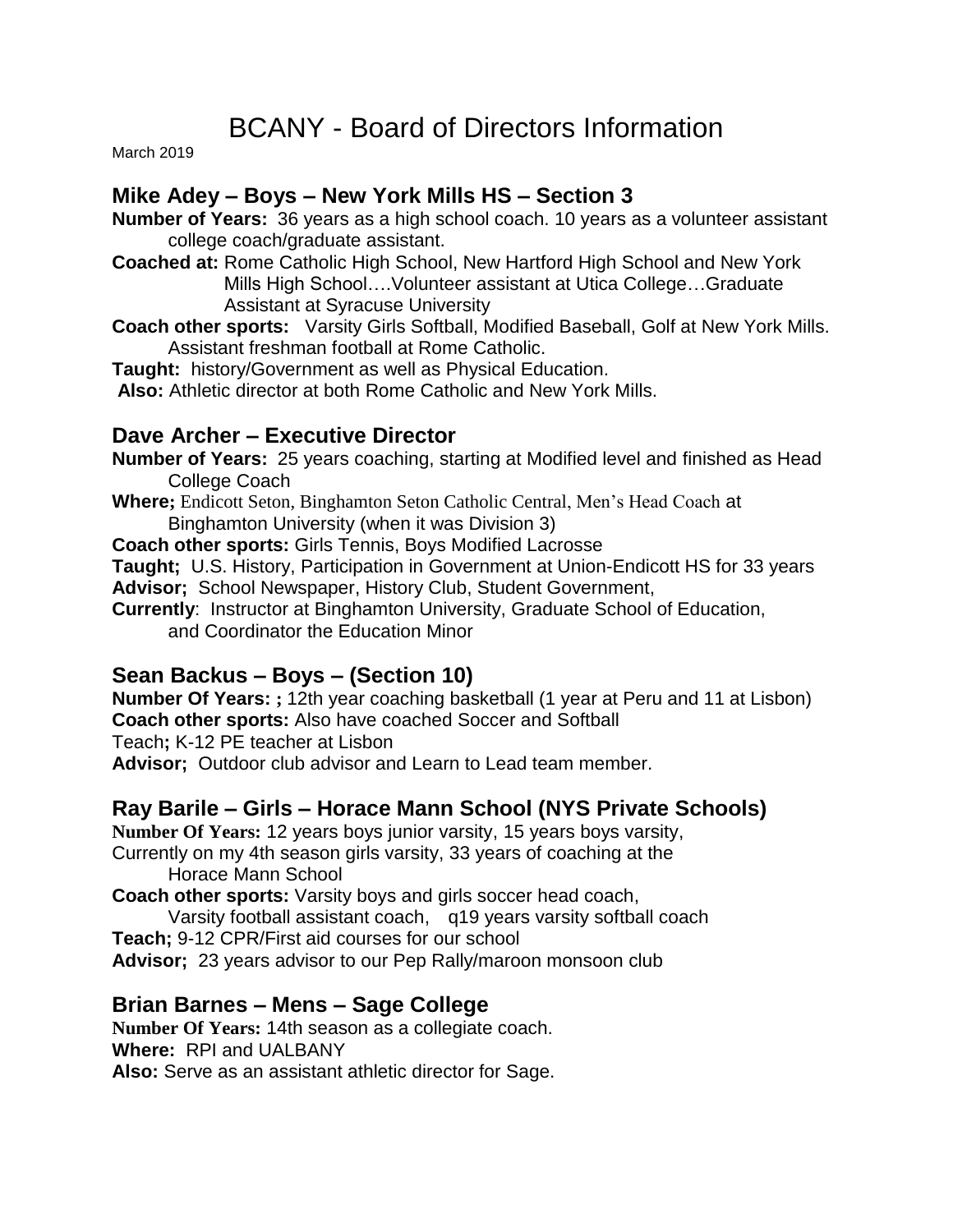#### **Jason Carpenter – Women's - Mohawk Valley CC**

**NUMBER OF YEARS: :** 8 years (current) at Mohawk Valley Community College Women's **Basketball PREVIOUSLY COACHED**: Men's assistant 2004-7 SUNY Oneonta, Men's assistant 2007-9 Mohawk Valley CC

#### **TYRONE CARVER JR. – BOYS – MAMARONECK HS – SECTION 1 YEARS COACHING:** 20 YEARS

14 years Varsity Boys (2005-Present), Mamaroneck HS 2 years JV Boys (2003-05), Mamaroneck HS 1 year JV Boys (2002-03), Byram Hills HS 1 year Freshmen Boys (2001-02), Byram Hills HS 1 year JV Boys (2000-01), Sleepy Hollow HS 1 year 7th grade Boys (1999-2000), Byram Hills

#### **OTHER COACHING EXPERIENCE**

Modified Football, Freshmen Football, JV Football, Varsity Track, Modified Softball

**TEACHING:** Teaching Assistant Physical Education Department *(Adaptive Students)*, Mamaroneck High School

### **Bob Cimmino –Boys –Mount Vernon HS – Section 1**

**Number Of Years:** 28 years **Where:** Mount Vernon High V23 and JV5 solely MOUNT VERNON HIGH **Teach:** Social Studies, Global 2 **Also:** Athletic Director

### **Warren Dart – Girls – Saratoga - At-Large**

**Number Of Years:** 23 yrs. **Where:** Saratoga Springs High School, Varsity girls basketball assistant coach **Also Coached**: Modified field hockey, Modified girls basketball **Also:** AAU Albany Capitals, Retired teacher still coaching

## **Katrina Davenport – Girls- Penn Yan Academy - Section 5**

**How many years:** 6 years **Where:** Penn Yan Central School **Other sports:** Softball, soccer, volleyball **Teach:** HS Physical Education and Health

## **Christopher DePew – Men - JUCO**

**How Many Years**: 17 years **Where:** Sullivan County Community College, Rondout Valley Central Schools **Also Coached:** College Level: Golf, Baseball, Softball --- High School: Football, Baseball, Track & Field, Cross-Country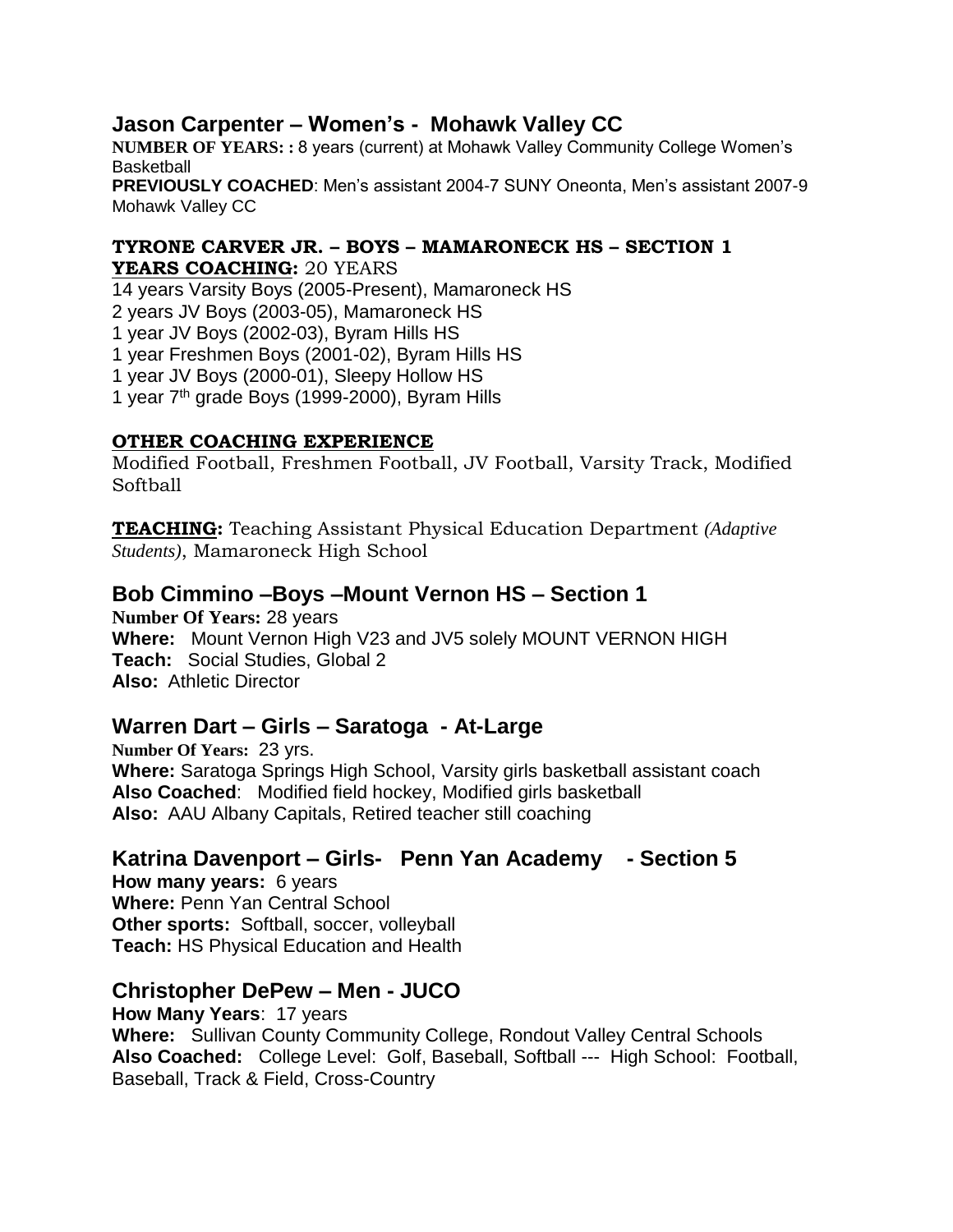**Other:** Dean of Student Development Services, Director of Athletics, Adjunct Professor Physical Education, Sport Management (All at Sullivan County Community College)

### **Dan Dickens – Boys – Caledonia-Mumford HS – Section 5**

**Number of years:** 17 years

**Where:** Caledonia-Mumford Varsity Boys Basketball coach 2001-Present **Also coach:** Varsity softball 2006-Present, Football assistant 2000-present **Teach:** HS Health 7 PE

## **Matt Donaldson – Sub-Varsity - Washingtonville HS – Section 9**

**Number Of Years:** 8th year coaching boys JV basketball

**Where**: Washingtonville School District

**Also Coach:** varsity assistant softball coach for 5 years

- **Teach:** Elementary physical education (grades 1-5) in the Washingtonville School **District**
- **Advise:** an elementary running club and also a member of our District's Wellness committee

### **Kurt Ehrensbeck - Girls – Harpursville CS - Section 4**

**Number Of Years:** 28 years coaching basketball at Harpursville. **Also Coached:** 20 years as a softball Coach, 15 years as Golf Coach **Teach:** Instrumental music at Harpursville for the past 29 years. **Advisor:** of junior honor society.

## **Stan Evans - Boys - Rome Free Academy - Section 3- Retired**

**Number of years:** 27 years/ 5 years freshman / 22 years varsity Head coach. **College**: Assistant Coach Hamilton College, SUNY Utica Tech, LeMoyne College **Taught:.** 33 years Elementary and High school physical education teacher. **Also Coached:** 42 years JV baseball

**Misc:** 33 year member of the Section 3 Basketball Committee, Original member of BCANY, Co**a**ched the Central Ream in the Empire State Games 5 yrs., Chairman ESG Open mens basketball.division.

**Official:** high school basketball and football. 40 yrs member of the ECAC College football chapter football officials.

## **Greg Flynn – Girls – Lindenhurst HS - Section 11**

**Teaching 19 years** as a social studies teacher in Lindenhurst H.S . **Varsity Girls Basketball** Coach Lindenhurst HS. **Associate Director** of Long Island Lightning AAU in charge of recruiting. **Misc:** Inducted into the Long Island Lightning Hall of Fame 2014 Lindenhurst Teacher of the year 2004

District coach of the year 2010 and 2012.

## **Tom Greene - Official – At- Large**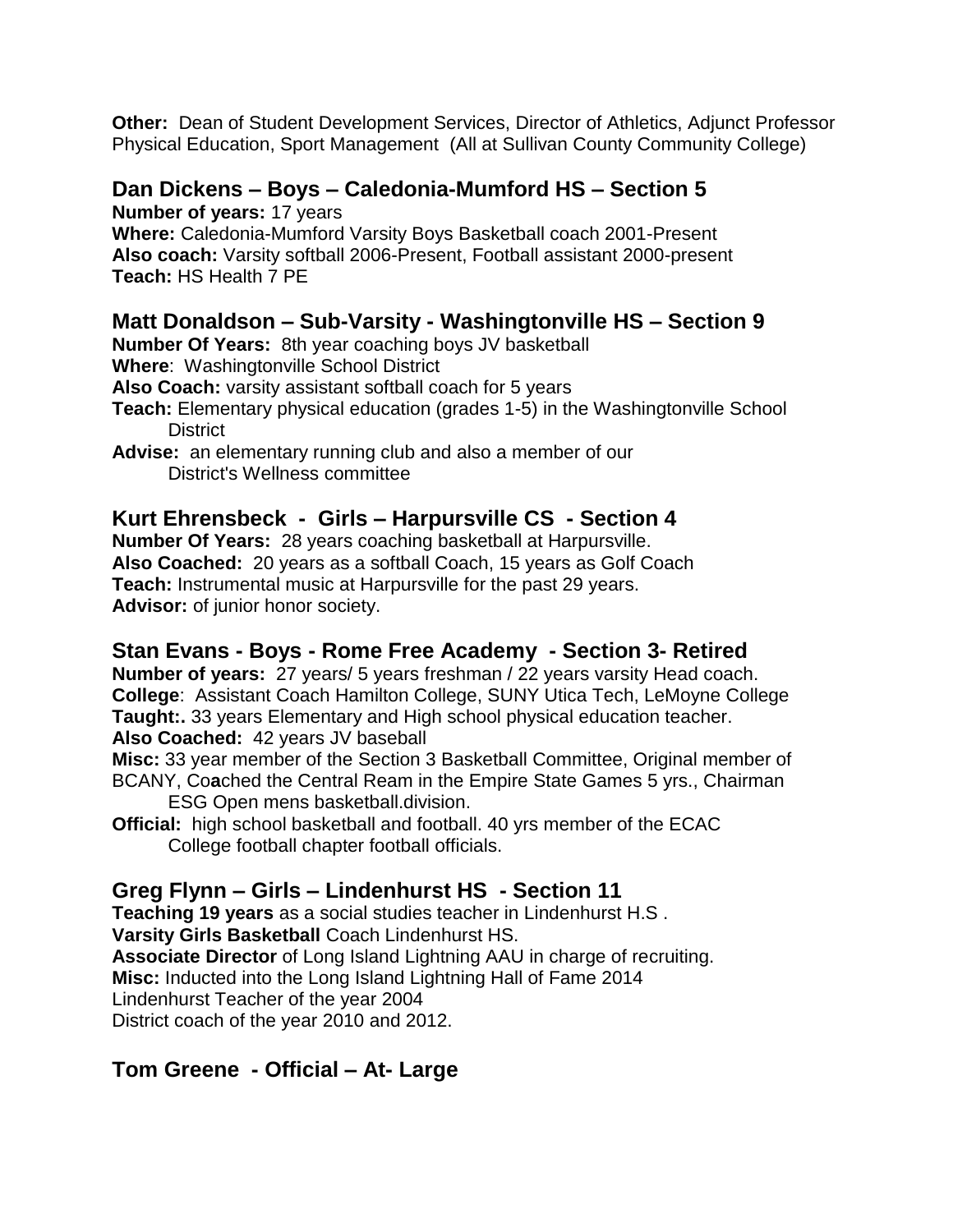**Official:** Boys & Girls Basketball for 47 years, Board 59 Watertown , Boardd 36 Albany, Board: 49 Canton , Board 142 Moriah.

**Still refereeing**: high school basketball… Over 15 years College Boys & Girls **Also Coached:** 12 years varsity baseball

**Directed:** Coaches vs Cancer Basketball Shoot-out in the Glens Falls area for 15 years

### **Larry Jones – Boys – DePew HS – Section 6**

**Number of years:** 34 years, at all levels

**Where:** - 1 year College (Moody Bible Institute 1980-81), 1 year JV, 2 years varsity boys in Huntington Beach, CA (Liberty Christian School 1981-1984), 6 years in Oakfield-Alabama - boys varsity, 1985-91, 25 years in Depew, 11 JV, 1 year mod, 13 years varsity

Also Coached: girls varsity volleyball 1 year, boys varsity soccer 12 years, girls varsity soccer 13 years, and modified softball 25 years, (all in Depew). Coached varsity baseball in Huntington Beach for 3 years

**Teach:** Teach Physical Education currently at Depew - have been in the elementary building for 25 years now.

**Also:** Currently the Section 6 Boys Basketball Chairman

## **Don Kent – Boys – Msgr. McClancy HS (Retired) -9 CHSAA- At Large**

#### **Matt Langel – Men – Colgate University**

### **Joe Lores – Boys – East Rockaway HS - Section 8**

**Number of Years:** One year College at Oswego State, 35 years Scholastic at East Rockaway High School.

**Teacher:** Subject Area Business.

**Other Sports Coaching:** Girls Varsity Soccer (20 years), Varsity Softball (27 years) **Advisor:** DECA Club, Founded and maintain The Rocks Athletic Hall of Fame, started and maintain the Rocks Sports record book covering all the schools sports.

### **Mike MacDonald – Men – Daemen College**

**How many years:** 29 years **Where:** Canisius College/ Medaille College/ Daemen College

## **Bob Mackey – Girls – Christ the King HS - CHSAA**

**Number of Years:** 35 years High School **Where:** Oneonta Senior School 1982-1985, St. Nicholas of Tolentine High School 1985-1991 Christ the King High School 1991 -Present **Also Coached:** Volleyball, Baseball, Soccer **Teach:** Chemistry and Science Research Teacher **Also:** Athletic Director

## **Matt McGinnis – Boys – Burke Catholic – Section 9**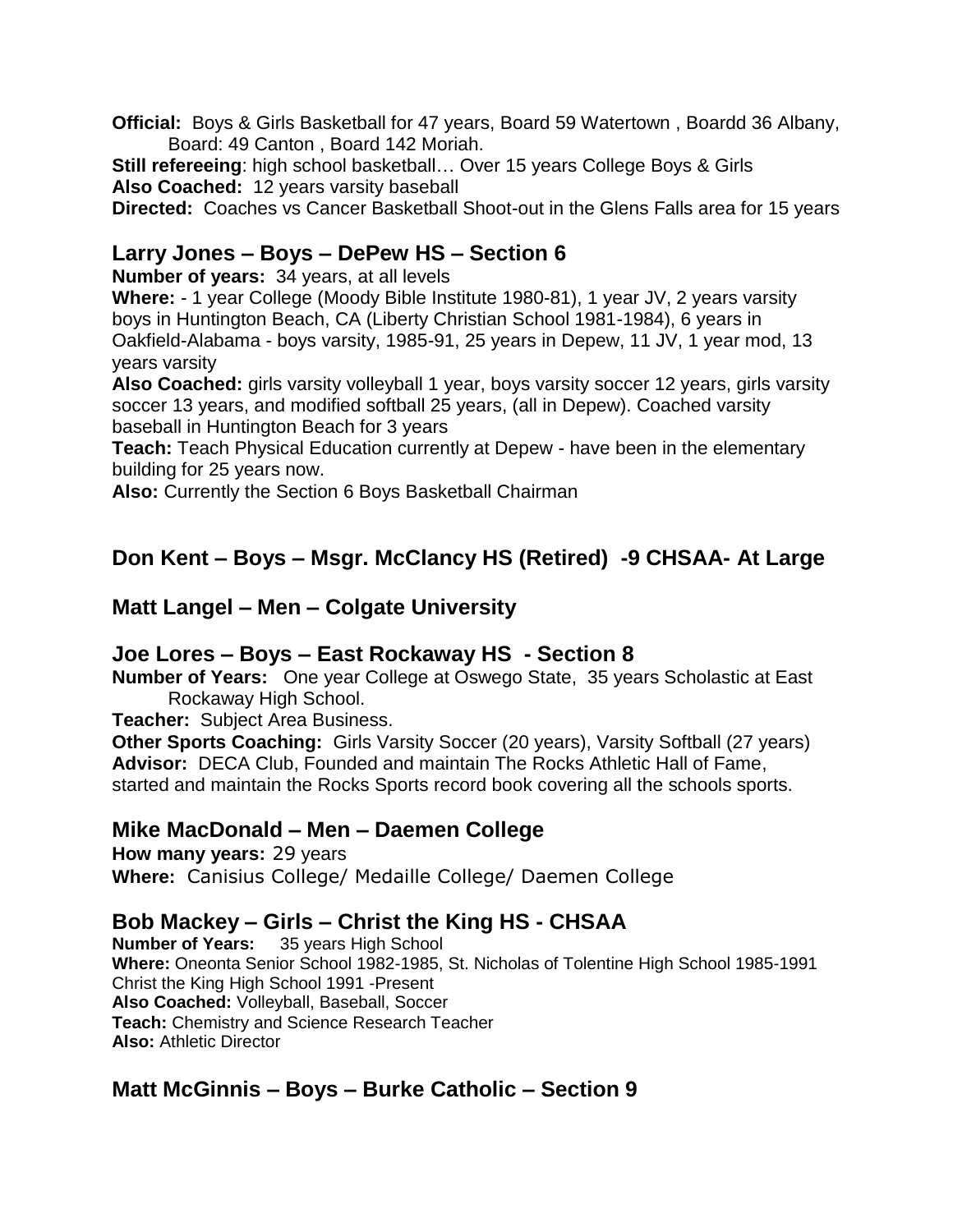**Number of Years**:16 years of high school basketball **Where:** Monroe-Woodbury, Warwick, John S. Burke Catholic **Other Sports;** Girl's soccer, softball, Girls' Golf **Teach:** High School Social Studies currently Grades 9-11

### **Joe McGrane – Boys – Xavier HS – CHSAA**

**Number of Years** 29 years **Where:** at Xavier High School - 26 years head coach/3 years varsity assistant **Other Sports**;Soccer, baseball **Teach:** Chairman Phys. Ed./Health Department **Also**:. Intramural Director

### **Greg Mayerhofer – Girls - Section 8**

**Number of Years:** 42 Years - not coaching this season **Where**: Chaminade; Maria Regina; Floral Park; Massapequa; MacArthur; Glen Cove **Other Sport Coached:** Junior High Football **Teacher**: Social Studies: Grades 7-12

## **Bill Merna -Boys – Retired -Ogdensburg Free Academy - Section 10**

**Number of Years:** 38 **Where**: Hammond, Ogdensburg Free Academy **Other Sport Coached** Football **Taught**: Social Studies - all of them **Also:** Section X Boys Basketball Chairmen

## **Kevin Metcalf – Girls – North Rockland HS – Section 1**

**Number of Years:** 30 years at N. Rockland High (22 F/JV boys; 8 V girls) **Other Sports:** Modified baseball for 24 years, modified soccer for 6 and refereed HS and College soccer for 19.

**Also:** AAU coach, CYO coach, LL coach in my community, each for over 10 years.

## **Al Monaco – Retired**

**Number of Years:** 31 years at the high school level (26 years as a varsity head coach and 5 years as a JV coach) and 4 years at the college level(2 years as an asst. and 2 as a head coach).

**Where:** At the scholastic level :St. Francis of Athol Springs for 6 years(5 as JV coach and 1 year as varsity head coach), 1 year as head coach at Turner/Carroll HS and 24 years as head coach at Williamsville South HS.

 At the collegiate level I was an asst. coach at SUNY Fredonia for 2 years and I am currently in my 2nd year as head women's coach at Villa Maria College.

**Also Coach:** scholastic level: head varsity coach for softball for 10 years, baseball for 6 years and golf for 5 years.

**Teach:** I am retired now, but I was a Health teacher.

## **Al Morales – Boys – Kennedy Catholic HS - CHSAA**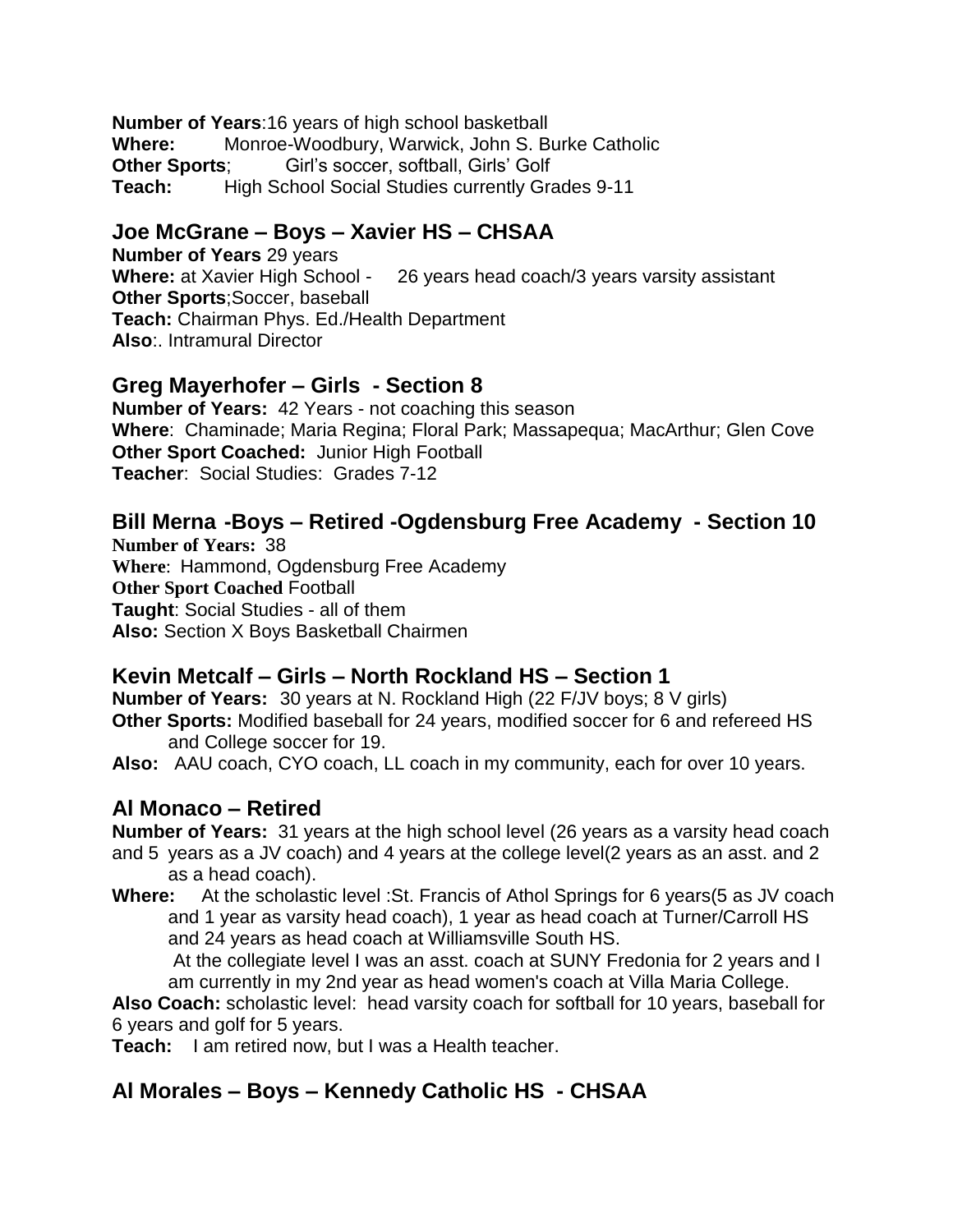#### **Number of Years:** 15 years **Where:** Kennedy Catholic and Somers HS **Also:** Director of Athletics at the Brewster Sports Center

#### **Joseph Murphy – Girls – Section 2**

Shenendehowa HS

## **Ben Nelson – BCANY Assistant Ex. Director – Section 4 Boys**

**Previously coached:** He coached both HS boys' and girls' sectional championship teams at Oxford Academy and was Assistant Men's' coach at SUNY Plattsburgh and Assistant Women's coach at Colgate University

**Also:** associated with Camp Dudley since 1950 and is currently the Executive Director of Section IV of the NYSPHSAA.

### **Bill Ocker – Boys – Maine-Endwell HS , Section 4**

**Number of Years:** 20<sup>th</sup> year coaching basketball. **Where:** St John's Catholic Youth Organization Boys, University of South Alabama Mens Basketball, Citronelle High School Boys Basketball, ES Chastang Boys Basketball, Binghamton East Boys Basketball, Maine Endwell Boys Basketball **Also coach:** Football and Baseball **Teach:** High School Health **Advisor:** High School SADD Club Advisor.

## **Dick O'Neill - Boys - Monticello HS - Section 9, Retired**

**Number of Years:** 39 yrs **Where:** Burke Catholic HS and Monticello HS **Also Coached:** Golf, baseball, Soccer **Taught:** Physical Ed **Misc:** Ath Director

### **Ed Orman – Boys – York CS – Section 5**

**Number of Years:** 6 years of J.V. coach at York Central School (2000-2006) , 11 years Varsity Coach at York Central (2006- present)

**Also coach:** Varsity Football Assistant from 2005-2012 at York **Teach:** K-12 Physical Education and am the Athletic Director at York Central School **Also:** Athletic Director.

## **Jeffrey Parizek – Girls – Kendall HS - Section 5**

**Number of Years:** 14 years **Where:** Aquinas Institute- 5 years JV Girls Head Coach/4 West Irondequoit Head Varsity Girls Coach/5 years Kendall Head Varsity Girls Basketball Coach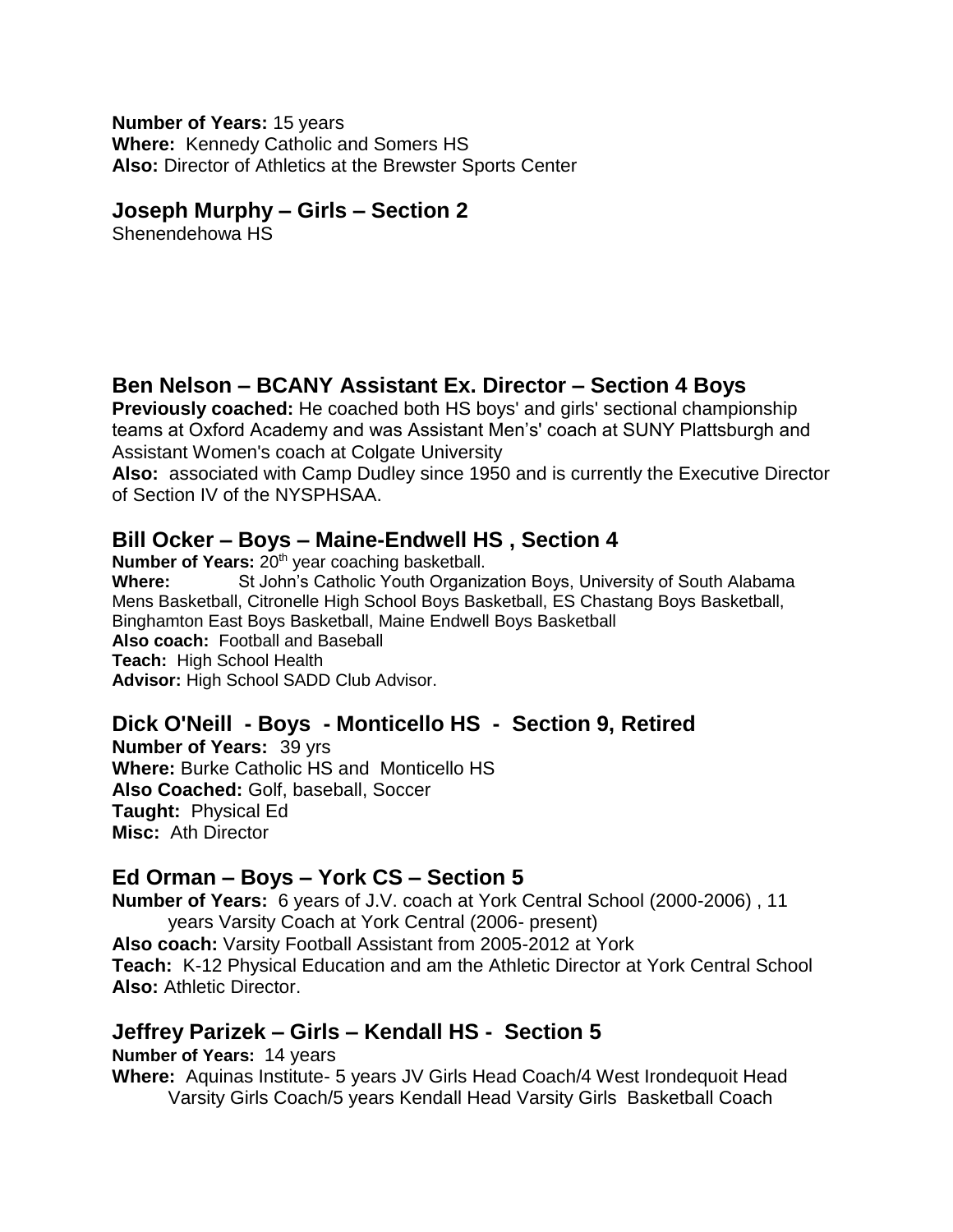**Other sports**: Foottball and Softball both currently (Football at Hilton High School/Softball at Kendall High School) **Teach:** Junior High Social Studies, Teacher/Global 9 Teacher

**Advisor:** Class Advisor to the Class of 2017 and 7th Grade Team Leader

### **Kevin J. Pigott – Boys - CHSAA – At-Large**

**Number of Years:** 31 Years if coaching high school basketball, 24 as a head varsity **Where:** Fordham Preparatory School, Bronx NY; All Hallows HS, Bronx, NY; Bishop Guertin HS, Nashua NH.

**Currently:** President of the Boys Catholic High School Athletic Association of the Archdiocese of New York

**Previously:** served as the chairperson of basketball.

**Also Coached:** head varsity tennis coach at Pelham HS, Pelham NY and Fordham Preparatory School, Bronx, NY. Also the head men's and women's tennis coach at Mount St. Vincent College, Bronx NY. One season as the head JV baseball coach at All Hallows HS, Bronx NY.

**Teach:** Freshmen English and Senior Journalism at the Fordham Preparatory School. **Misc:** Faculty Representative on Fordham Preparatory School Board of Trustees

### **Dave Powers – Boys – Monroe Woodbury HS – Section 9**

#### **Number of Years:** 36 years

- **Where:** Clarkstown South, Nanuet, Immaculate Heart Academy, Tuxedo, Monroe-Woodbury
- **Also Coached:** Soccer 35 years, Track and Field 10 years, Baseball 2 years and Softball 1 year
- **Taught:** Retired high school special education teacher also taught elementary school Currently teaching college math
- **Misc:** Numerous activities over the years-

### **Rob Powers – Girls - Heuvelton CS – Section 10**

**Years coaching:** 3 years modified, 3 years JV, 10th year Varsity, all at Heuvelton

## **Ryan Pettit – Boys - Columbia Prep – NYS Private School**

**Number of Years:** 16 years.

**Where:** 1 season at Gloversville, 15 at Columbia Prep.

**Other sports:** assistant girls soccer coach at Columbia Prep for 13 years.

**Teach:** Physical Education teacher - focus on strength and conditioning work with the athletes and student body.

### **Steve Purcigliotti – Boys – Section 1**

#### **How many years coaching:** 18 Years.

**Schools coached at:** Mahopac High School, 1999-2002 (Boys Frosh and Boys JV), 2002-2004 (Hendrick Hudson Boys JV), 2004-2010 (Hendrick Hudson Boys' Varsity), 2010-2013 (Boys Varsity Assistant, John Jay Cross River), 2013-2016 (Boys Varsity Assistant, Croton-Harmon High School), 2016-present (Hendrick Hudson Boys JV)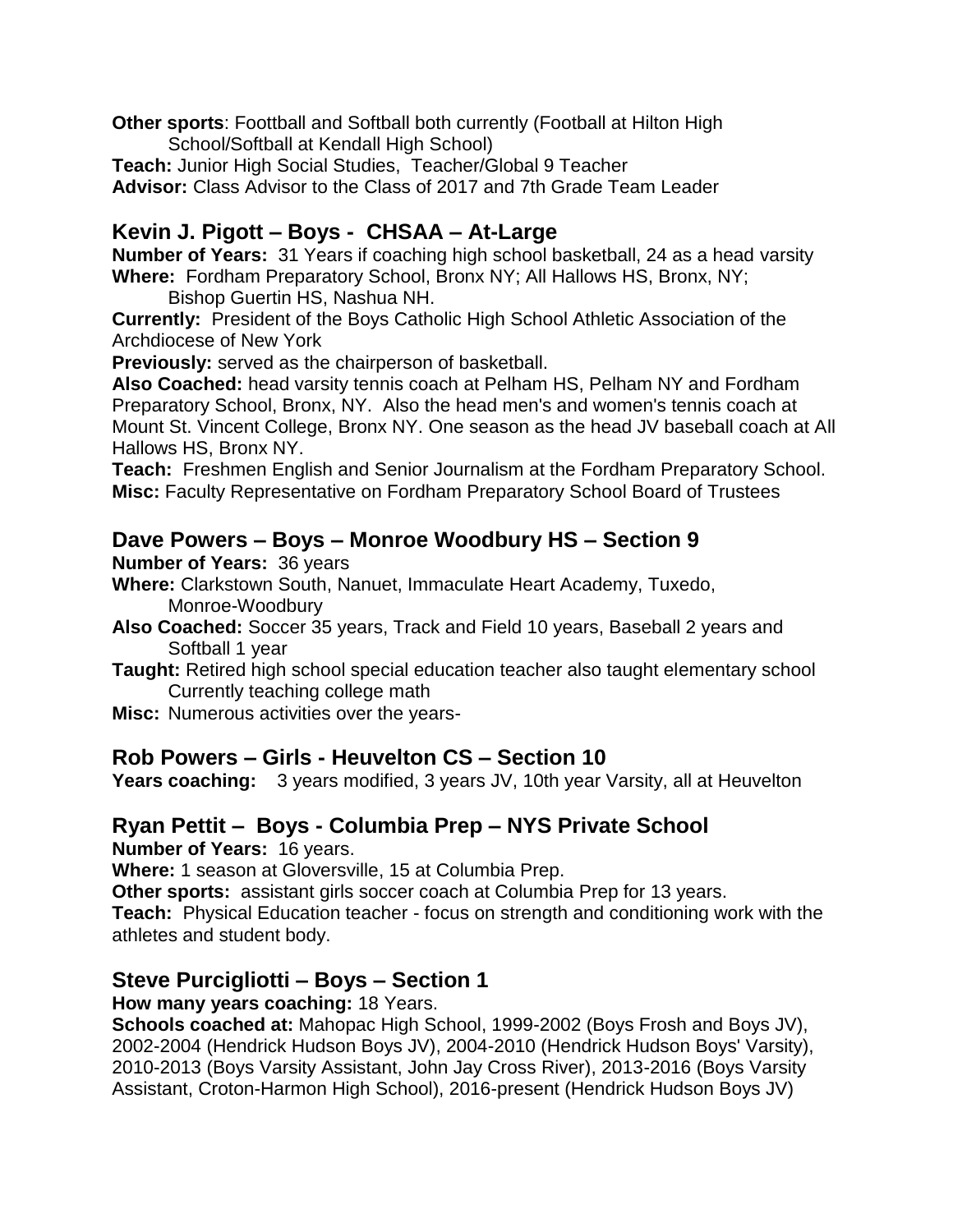**Other Sports Coached:** Freshmen Football, Lakeland High School, 2001, JV Football, Hendrick Hudson, 2002, Modified Football, Hendrick Hudson, 2003-2009

**Teacher/Subject/Grade:** Social Studies, Global History I, Global History II, AP U.S. History, U.S. History and Government, Grades 9, 10, 11

**Advisor:** I am one of the co-advisors for the Hendrick Hudson Leos Club. The Leos are the middle school/high school branch of the Hendrick Hudson Lions Club. The Lions are a community service organization.

### **Jeff Robbins – Boys – Sackets Harbor, Section 3**

**How many years coaching?** 11 years

**Where:** Varsity Boys Head Coach at Sackets Harbor

**Previously coached at**: Assistant Coach at Jefferson Community College for one year **Other sports:** 5 years of JV baseball

**Teach:** 4th Grade

**Advisor:** Sports Club Advisor

## **Todd Rose – Boys Washingtonville HS – Section 9**

#### Years Coaching Basketball: 18 years

- 11 years Varsity Boys (2005-present), Washingtonville CSD
- 4 years JV Boys (2001-2005), Washingtonville CSD
- 3 years Modified Boys (1999-2001), Washingtonville CSD

#### **Other Coaching Experience**

- Golf: Boys Head Coach, Washingtonville CSD
- Football: Washingtonville CSD
- Softball: Washingtonville CSD

#### **Teaching Experience:**

- Certified NYS Physical Education
- 25 years teaching at Washingtonville CSD (1992-present), currently teaching PE Grades 6-8

## **Chris Russo – Boys – Monticello HS – Section 9**

#### Years Coaching Basketball: 18 years

- 3 years Girls JV (1998-2001), Roscoe Central School
- 1 year Women's Div III Asst. (2001-02), Mount Saint Mary College
- 5 years Boys JV (2002-2007), Monticello HS
- 9 years Varsity Boys (2008-present), Monticello HS

#### **Other Coaching Experience**

- Golf: Boys Head Coach, Monticello CSD (2013-present), Program Assistant (2005-2008)
- Cross Country: Boys & Girls Modified Coach, Monticello CSD (2005 2006)
- Track & Field: Boys & Girls Varsity Head Coach, Roscoe CSD (1998 1999), Liberty CSD (1997)
- Football: Assistant Coach, Roscoe CSD (2000)
- Softball: Varsity Co-Head Coach, Roscoe CSD (2001)

#### **Teaching Experience:**

- Certified NYS Social Studies Teacher, 7-12
- Currently teaching Economics, 12 grade, Monticello CSD